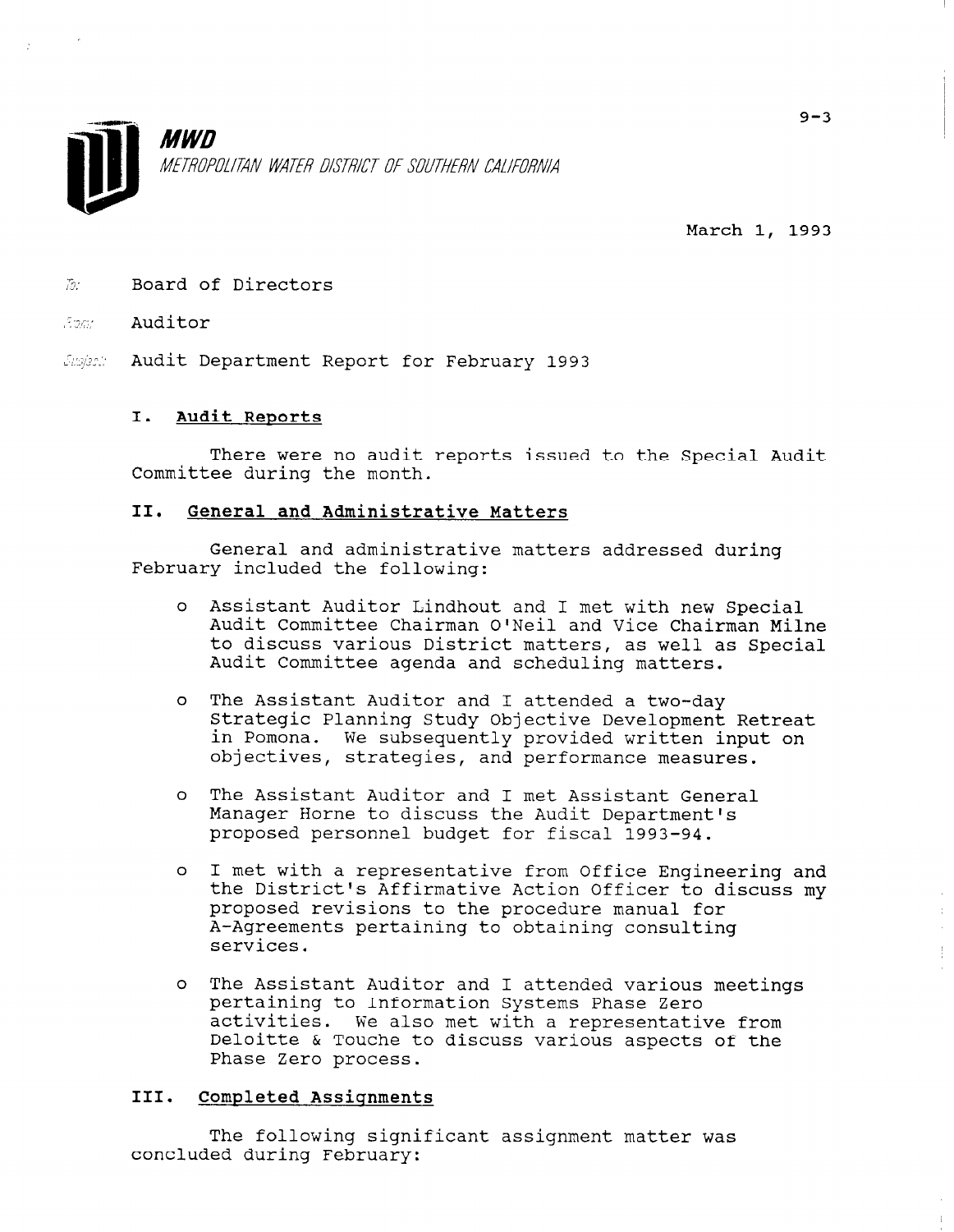<sup>0</sup>We completed our review of the drafts of the Annual Financial Report for Fiscal Year 1991-92. Our comments on the text and tables, including required data corrections, were provided to Financial Services Branch personnel prior to publication of the final document.

## IV. Assignments in Progress

#### A. Nonrecurring Assignments:

During the month, staff time was spent on the following nonrecurring financial and compliance reviews:

- <sup>0</sup>Review of 1993 Refunding Water Revenue Bond Issues. We substantially completed our review of the Preliminary Official Statements for the Water Revenue Refunding Bonds, 1993 Series A, and the Waterworks General Obligation Refunding Bonds, 1993 Series Al, A2, and A3 in late February. Draft "comfort" letters were provided to the underwriters for their review and comments in accordance with the terms of the bond purchase contracts. This assignment will be finalized in early March.
- <sup>0</sup>Review of the 1992-93 Refund of Water Standby Charges. Little work was performed on this assignment in February due to other assignment priorities.
- <sup>0</sup>Review of Report on Directors' Travel Expenses for the Neview of Report on Difectors Thaver Expenses for<br>Six Months Ended December 31, 1992. A staff audit reviewed and tested documentation supporting the Directors' Travel Expense Reports Table attached to a January 26, 1993, letter to the Board. The results of odnuary 20, 1990, recter to the board. The rest Financial Services Branch in March.
- <sup>0</sup>Review of Costs of Information Systems Development neview of costs of information systems bevelopment Projects. During the month, procedures related to our review of selected accounting transactions were<br>substantially completed and preparation of a draft report was commenced. It is anticipated that this report was commenced. It is anticipa
	- B. EDP Auditor Activities:

 $\mathbb{R}$  and the EDP  $\mathbb{R}$  and  $\mathbb{R}$  and  $\mathbb{R}$  and  $\mathbb{R}$  and  $\mathbb{R}$  and  $\mathbb{R}$  and  $\mathbb{R}$  and  $\mathbb{R}$  and  $\mathbb{R}$  and  $\mathbb{R}$  and  $\mathbb{R}$  and  $\mathbb{R}$  and  $\mathbb{R}$  and  $\mathbb{R}$  and  $\mathbb{R}$  and  $\mathbb{$ and I, together with the Phase in various Phase I and I, together with the P auditors continued to participate in various Phase Zero meetings where package selection and technology architecture issues were discussed. The EDP auditors participated in various Technical Evaluation Subcommittee meetings where hardware platforms to be used to support the proposed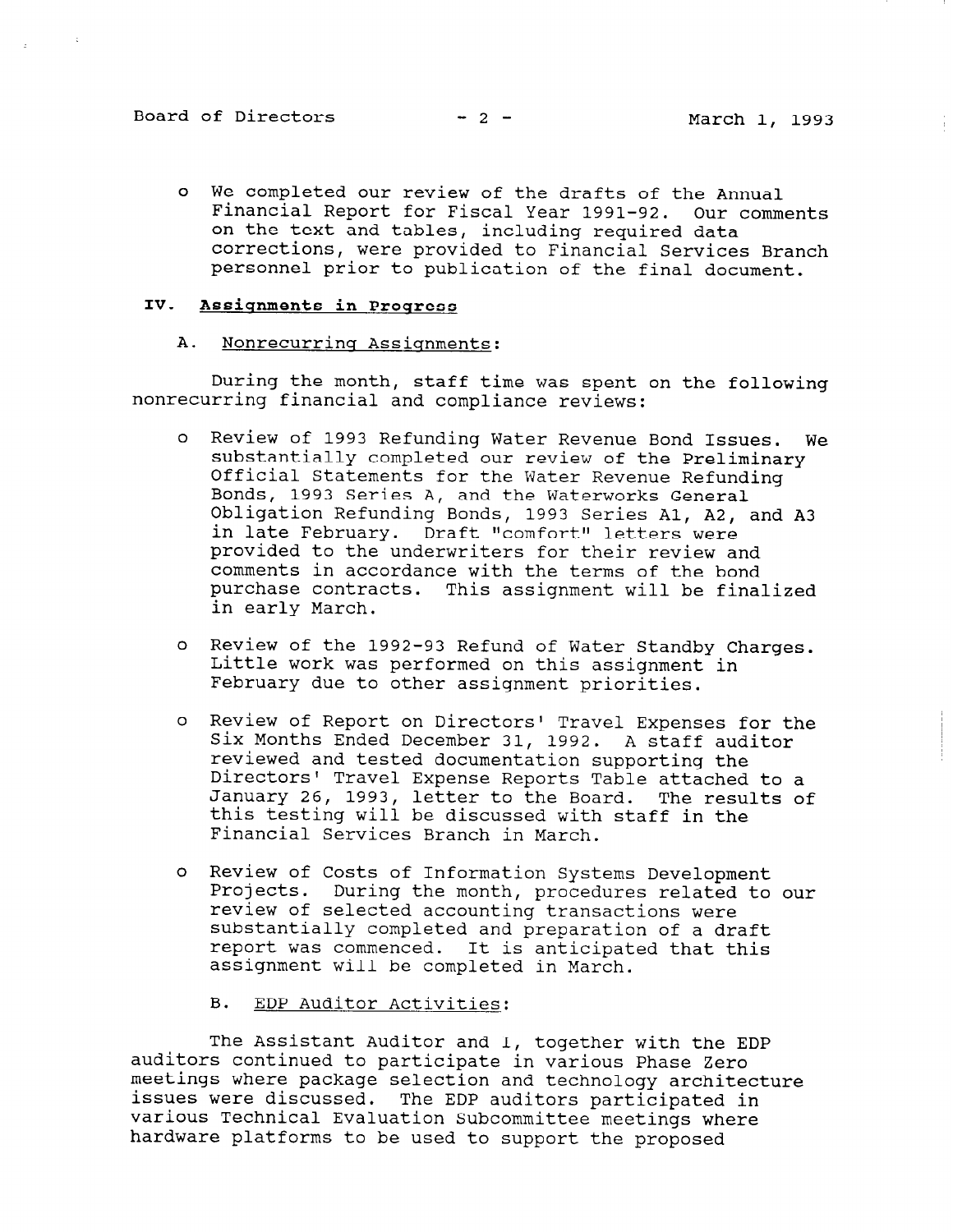Board of Directors  $-3$  - March 1, 1993

 $\sim 20$ 

application packages were being considered. The EDP auditors also attended the in-depth vendor demonstrations for the Payroll/Human Resources, Finance, Material Management, and Health Safety & Environmental systems.

The Assistant Auditor and EDP auditors attended a halfday seminar on techniques for streamlining multiplatform information security through the use of a single point-ofentry identification and authentication which was presented by a security software vendor.

The EDP auditors worked on the following matters during February:

- <sup>0</sup>EDP Review --Accounts Payable (AP) Laser Check Printing. An EDP auditor participated in meetings with the Treasurer and Information Systems staff to discuss backup and recovery issues relating to the testing of the Laser Check Printing System located in the Treasurer's vault.
- o EDP Review--Federal Reserve Bond Ordering System. An EDP auditor performed a cursory internal control review of this newly installed savings bond deduction accumulation and bond ordering service that was recently acquired to replace the old Security Pacific Bank system. The auditor's findings and recommendations to enhance audit and control were summarized in a memo to me and copies were sent to staff. The impacts of these system changes on future financial audit activities are currently being evaluated.
- <sup>0</sup>Monitor Development of Treasurer's Branch Information Management System (IMS). The assigned EDP auditor assisted the Project Manager with the development of a test plan and participated in the system testing phase.
- C. Recurrinq Assiqnments:

Work is currently being performed on the following recurring annual financial and compliance reviews as time permits:

<sup>0</sup>Review of IID Program for the year-ended December 31, 1992.<br>Kevit

Work is performed on the following recurring financial and compliance reviews on a periodic basis (monthly or quarterly, as applicable) as staff availability permits: